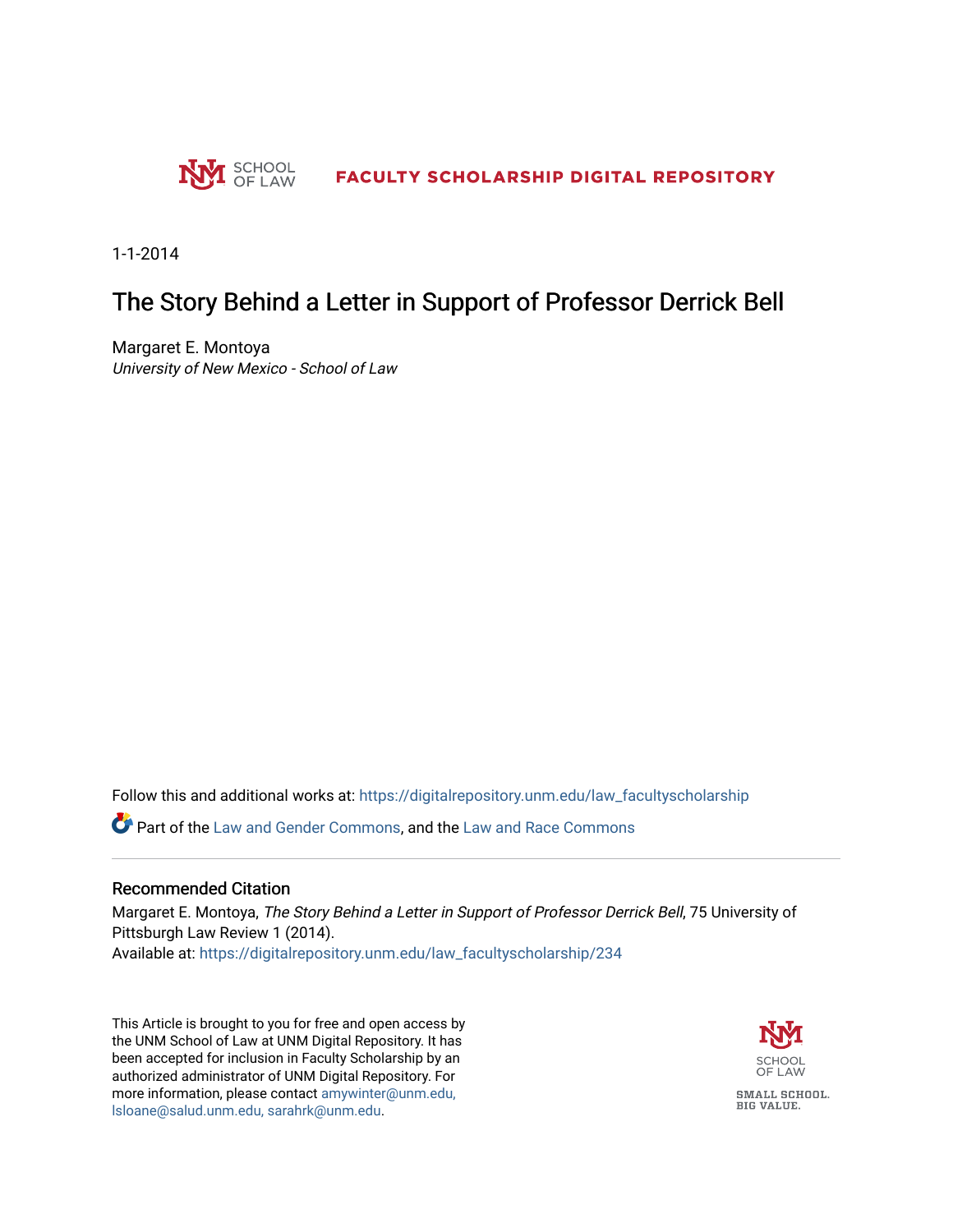## UNIVERSITY OF PITTSBURGH LAW REVIEW

Vol. 75 ● Summer 2014

# THE STORY BEHIND A LETTER IN SUPPORT OF PROFESSOR DERRICK BELL

Cheryl Nelson Butler, Sherrilyn Ifill, Suzette Malveaux, Margaret E. Montoya, Natsu Taylor Saito, Nareissa L. Smith and Tanya Washington

ISSN 0041-9915 (print) 1942-8405 (online) ● DOI 10.5195/lawreview.2014.353 http://lawreview.law.pitt.edu

### $(C<sub>c</sub>)$  BY-NC-ND

This work is licensed under a Creative Commons Attribution-Noncommercial-No Derivative Works 3.0 United States License.



This site is published by the University Library System of the University of Pittsburgh as part of its D-Scribe Digital Publishing Program and is cosponsored by the University of Pittsburgh Press.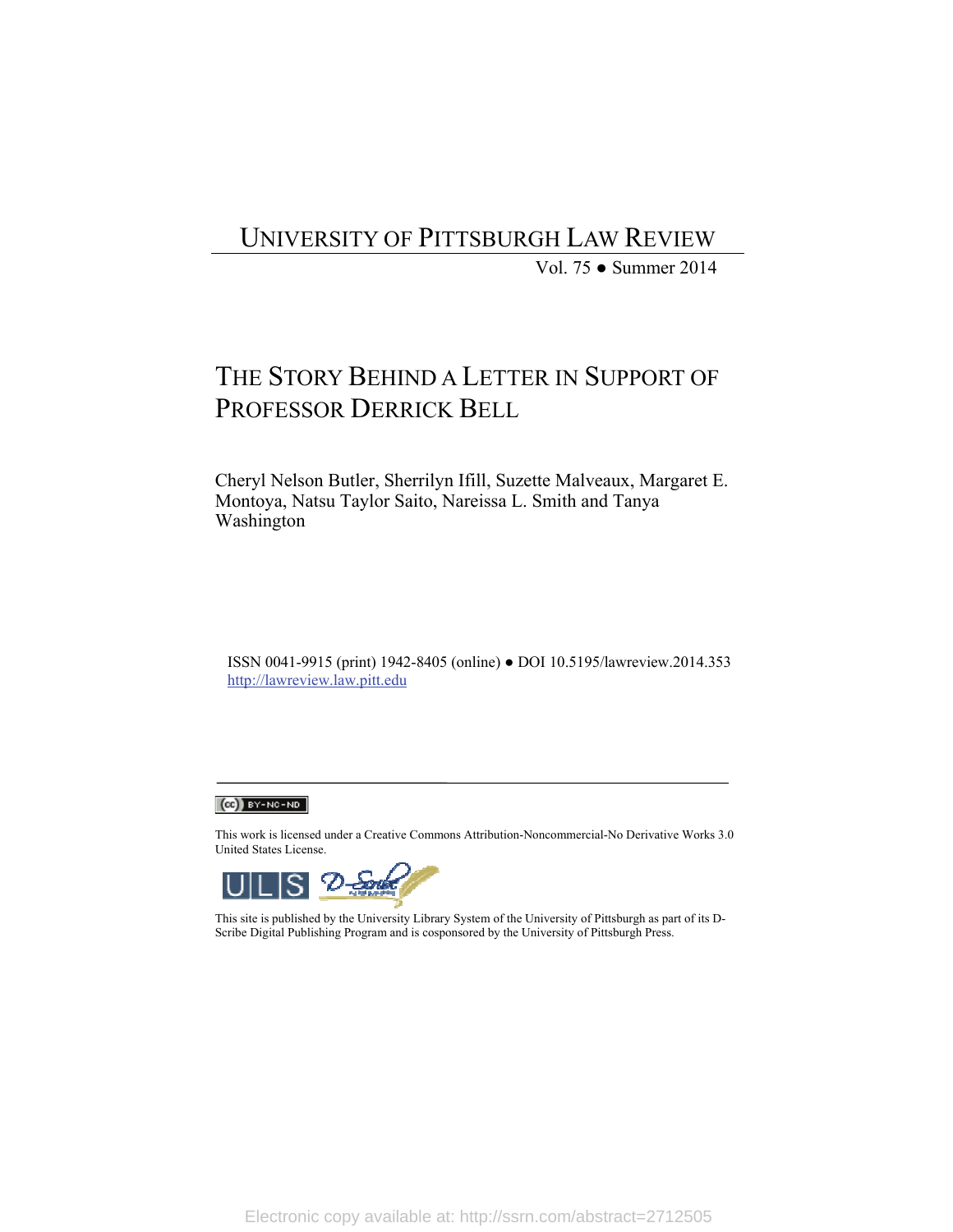# THE STORY BEHIND A LETTER IN SUPPORT OF PROFESSOR DERRICK BELL

Cheryl Nelson Butler, Sherrilyn Ifill, Suzette Malveaux, Margaret E. Montoya, Natsu Taylor Saito, Nareissa L. Smith and Tanya Washington<sup>\*</sup>

In 1990, a young Barack Obama, then a student at Harvard Law School and president of the Harvard Law Review, publicly and enthusiastically hugged Professor Derrick Bell during a student demonstration in support of Professor Bell.<sup>1</sup> In March 2012, members of the far-right media such as Sean Hannity, *TheBlaze.com*, and *Breitbart.com* touted a video of this hug as "bombshell" news.2 These outlets claimed the video would finally subject Obama to the vetting he had

l

ISSN 0041-9915 (print) 1942-8405 (online) ● DOI 10.5195/lawreview.2014.353 http://lawreview.law.pitt.edu

<sup>\*</sup> Cheryl Nelson Butler, Assistant Professor of Law, Southern Methodist University Dedman School of Law; Sherrilyn Ifill, President and Director-Counsel, NAACP Legal Defense and Educational Fund, Inc., and Professor of Law, University of Maryland Francis King Carey School of Law; Suzette M. Malveaux, Professor of Law, The Catholic University of America, Columbus School of Law; Margaret E. Montoya, Professor Emerita of Law, School of Law & Visiting Professor, Department of Family and Community Medicine, Health Sciences Center, University of New Mexico; Natsu Taylor Saito, Professor of Law, Georgia State University College of Law; Nareissa Smith, Assistant Professor of Law, North Carolina Central University School of Law; Tanya Washington, Professor of Law, Georgia State University College of Law.

<sup>&</sup>lt;sup>1</sup> Andrew Golis, *The Story Behind the Obama Law School Speech Video*, FRONTLINE (Mar. 7, 2012), http://www.pbs.org/wgbh/pages/frontline/government-elections-politics/the-story-behind-the-obamalaw-school-speech-video/.

<sup>2</sup> *See* Ben Shapiro, *OBAMA: 'Open up Your Hearts and Your Minds' to Racialist Prof*, BREITBART (Mar. 7, 2012), http://www.breitbart.com/Big-Government/2012/03/07/buzzefeed-selectively-editsobama-tape (article stating that video of Bell and Obama would be "damaging" to Obama's campaign); *Hannity Transcript: Exclusive: Breitbart.com Unveils Unedited Video of Obama and Radical Professor*, FOX NEWS (Mar. 7, 2012), http://www.foxnews.com/on-air/hannity/2012/03/08/exclusive-breitbartcomunveils-unedited-video-obama-and-radical-professor (Sean Hannity noting that the video could be "embarrassing" to Obama); Mytheos Holt, *Revealed: The Radical Racial Ideas of the Prof. Obama Raves About in New Harvard Video*, BLAZE (Mar. 7, 2012), http://www.theblaze.com/stories/ 2012/03/07/revealed-the-radical-racial-ideas-of-the-prof-obama-raves-about-in-new-harvard-video/.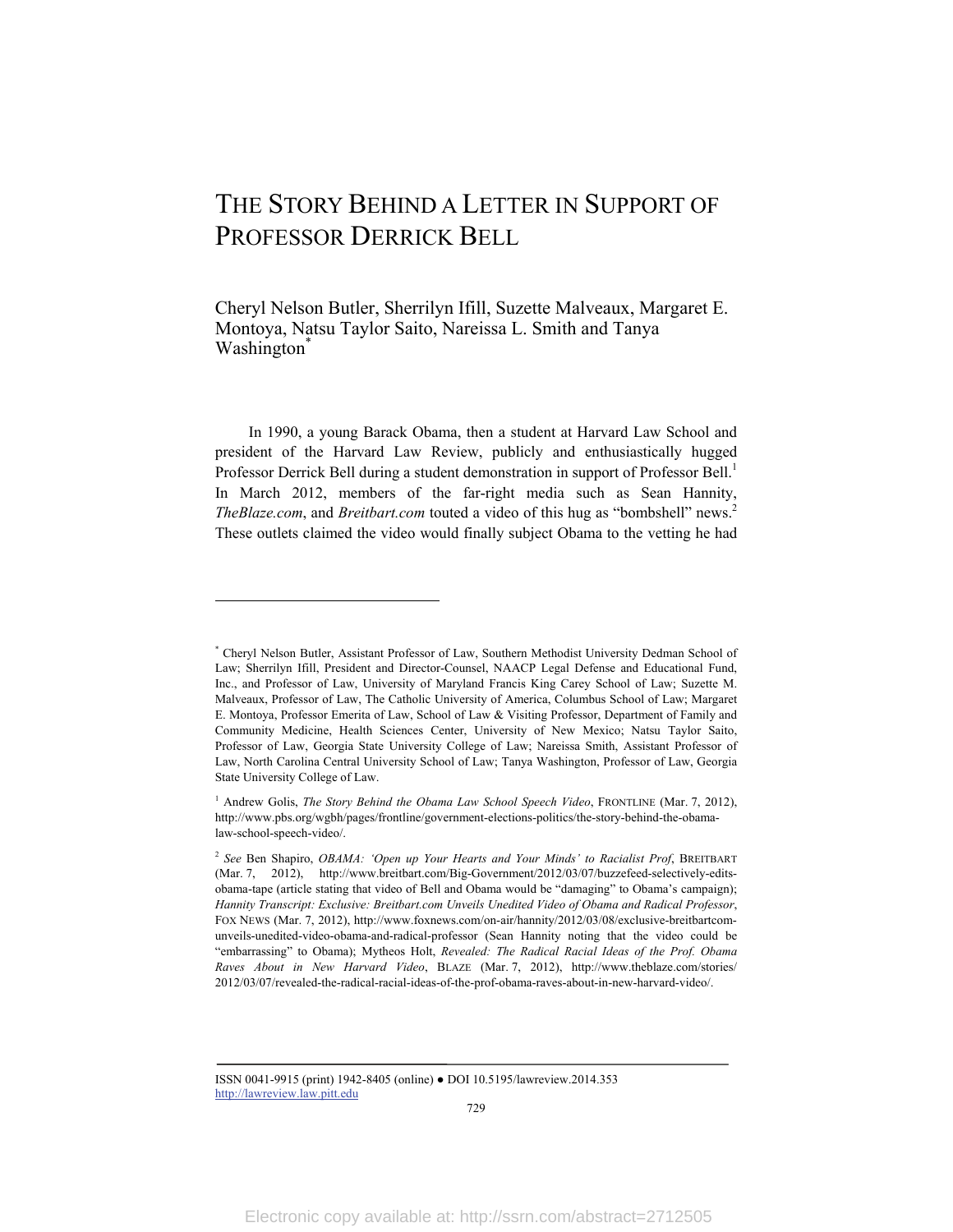P AGE | **730** | V O L . 7 5 | 2014

escaped in the previous presidential election and expose his radical roots. $3$  In response to these attacks, a group of lawyers—all women of color—wrote a letter rebutting the attacks on Professor Bell that ensued after the airing of the video.<sup>4</sup>

We are honored that the letter we co-authored has been selected to appear in a symposium that memorializes and venerates Professor Bell. Our introduction to the letter will explain who Professor Bell is, why Barack Obama hugged him during the protest, what the conservative right said about him after his death, why we wrote the letter, and why more than 300 law professors felt compelled to sign the letter that we drafted in response to those attacks.

#### **WHO IS PROFESSOR BELL?**

l

Professor Derrick A. Bell, Jr. had a long and proud history of disturbing authority. He is widely noted as one of the founders of Critical Race Theory.<sup>5</sup> His scholarship on race was not only a direct challenge to the traditionally conservative

<sup>3</sup> *See* Madeleine Morgenstern, *First Glimpse of Awaited Obama Harvard Video*, THE BLAZE (Mar. 7, 2012), http://www.theblaze.com/stories/2012/03/07/want-to-see-new-video-of-barack-obama-from-hisharvard-days/ (blog post includes the Obama-Bell video and explains how it was obtained and broadcast). *See also* Tom White, *Breitbart Videos on Hannity TONIGHT! The Vetting—Obama Embrases* [sic] *Radical Professor*, VIRGINIA RIGHT! (Mar. 7, 2012), http://www.varight.com/ news/breitbart-videos-on-hannity-tonight-the-vetting-obama-embrases-radical-professor/ (explaining that at CPAC 2012 (Conservative Political Action Conference, the annual meeting of conservative activists) the late Andrew Breitbart promised to release shocking videos of Obama which exposed his radical beliefs).

<sup>4</sup> *See* Jeremy Leaming, *Law Profs and Attorneys Urge Colleagues to Join Them in Supporting and Honoring Work of Derrick Bell*, AMERICAN CONSTITUTION SOCIETY (Oct. 5, 2012), http://www.acslaw .org/acsblog/all/open-letter.

<sup>5</sup> *See, e.g.*, Kimberlé Crenshaw, *Introduction*, *in* CRITICAL RACE THEORY: THE KEY WRITINGS THAT FORMED THE MOVEMENT xiii, xx (Kimberlé Crenshaw et al. eds., 1996) ("Bell provided some of the earliest theoretical alternatives to the dominant civil rights vision ...."); MARTHA CHAMALLAS, INTRODUCTION TO FEMINIST LEGAL THEORY 170 (3d ed. 2013) ("An individual often cited as a founder of Critical Race Theory is the late Derrick Bell, an African-American law professor whose career was marked by protest, activism, and innovation in scholarship."); Richard Delgado, *Introduction*, *in* CRITICAL RACE THEORY: THE CUTTING EDGE xii, xiii (Richard Delgado ed., 1995) ("Critical Race Theory sprang up in the mid-1970s with the early work of Derrick Bell (an African-American) and Alan Freeman (a white), both of whom were deeply distressed over the slow pace of racial reform in the United States); Fred A. Bernstein, *Derrick Bell, Law Professor and Rights Advocate, Dies at 80*, N.Y. TIMES, Oct. 6, 2011, at A18, *available at* http://www.nytimes.com/2011/10/06/us/derrick-bellpioneering-harvard-law-professor-dies-at-80.html (noting that Professor Bell was a "pioneer of critical race theory"); Caroline M. McKay, *Derrick Bell, First Tenured Black Professor at HLS, Dies*, HARV. CRIMSON (Oct. 7, 2001), http://www.thecrimson.com/article/2011/10/7/law-school-bell-black/ (noting that Professor Bell was "credited with developing the Critical Race Theory").

ISSN 0041-9915 (print) 1942-8405 (online) ● DOI 10.5195/lawreview.2014.353 http://lawreview.law.pitt.edu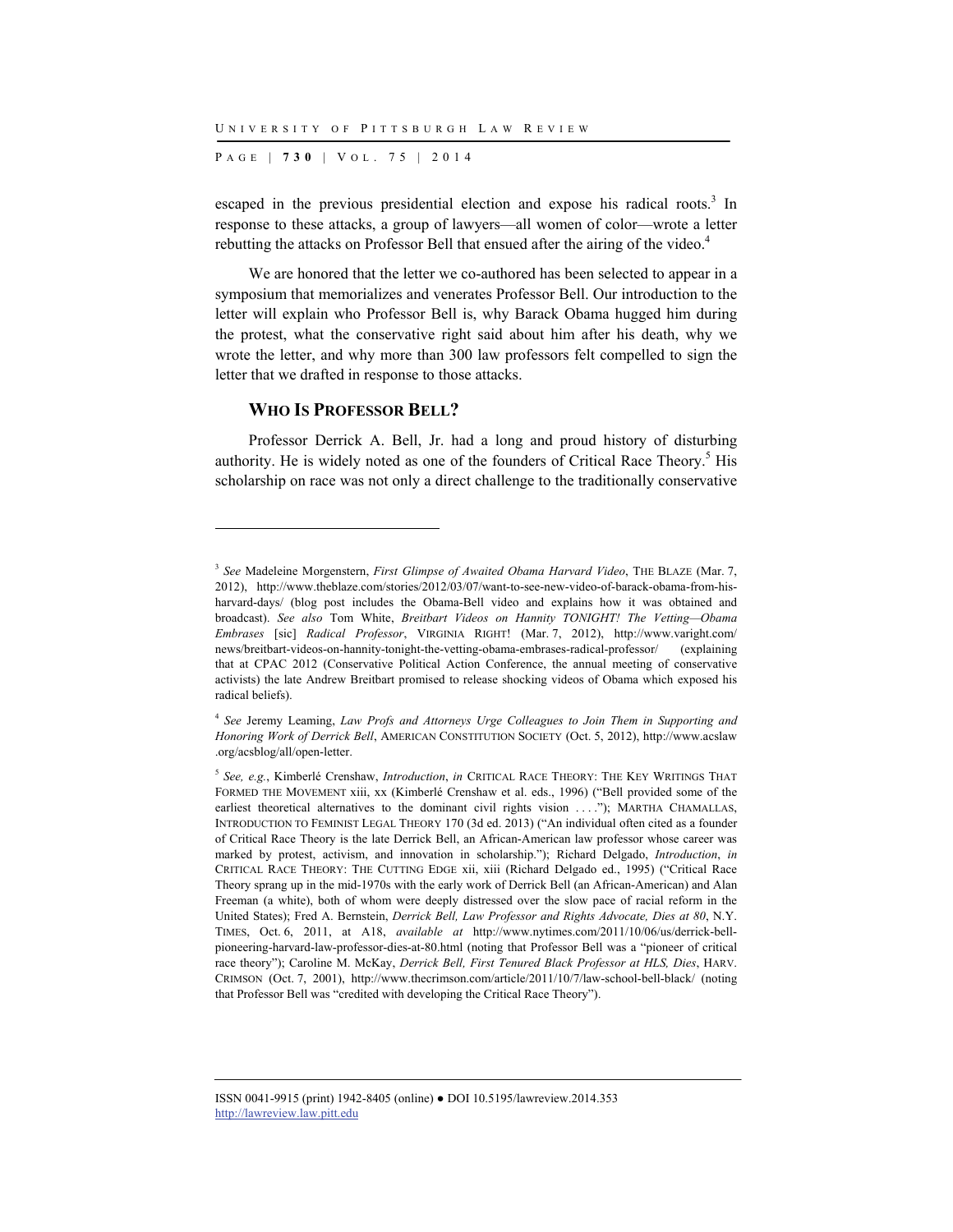legal academy, but also to the more liberal bastions within the academy, such as the Critical Legal Studies movement.<sup>6</sup> His writings about the role of race in American law have made him one of the most prominent legal scholars of a generation.<sup>7</sup>

However, Professor Bell did not merely write about racial injustices. He was willing to take risks to promote racial equality and ideological balance in the legal academy. In 1980, he resigned his deanship at the University of Oregon School of Law after the faculty refused to honor his recommendation that an Asian-American woman, Pat K. Chew, be hired.<sup>8</sup> In 1987, after returning to Harvard, Professor Bell staged a sit-in to protest the Law School's failure to grant tenure to two white professors, Claire Dalton and David Trubek, whose work was aligned with the Critical Legal Studies movement.<sup>9</sup>

#### **WHEN PRESIDENT OBAMA HUGGED PROFESSOR BELL**

In 1990, Professor Bell took an unpaid leave of absence to protest the fact that not a single African-American woman served on the Harvard Law faculty.<sup>10</sup> His protest was sparked, in large part, by Harvard's failure to grant tenure to Regina Austin, an imminently qualified African-American female.<sup>11</sup> Simultaneously, the HLS student body had begun to hold demonstrations in support of greater diversity

<sup>10</sup> *See* BELL, *supra* note 8, at 52, 56.

<sup>&</sup>lt;sup>6</sup> See Crenshaw, *supra* note 5, at xviii, xxii (explaining the Critical Legal Studies movement's challenge to traditional legal scholarship, while also noting the failure of many in the movement to include race in their legal critiques).

<sup>7</sup> Although this statement is the reasoned opinion of the authors of this letter, others agree. In a *New York Times* review of DERRICK BELL, FACES AT THE BOTTOM OF THE WELL (1992), reviewer Linda Greenhouse referred to Professor Bell as "one of the country's most prominent scholars of race and the law." Linda Greenhouse, *The End of Racism, and Other Fables*, N.Y. TIMES, Sept. 20, 1992, http://www .nytimes.com/1992/09/20/books/the-end-of-racism-and-other-fables.html.

<sup>8</sup> DERRICK A. BELL, CONFRONTING AUTHORITY: REFLECTIONS OF AN ARDENT PROTESTOR 45–46 (1994). Please note that Professor Chew now holds an endowed chair at the University of Pittsburgh School of Law and is an internationally known legal scholar. *See Pat K. Chew*, U. of PITT. SCH. OF L., http://www.law.pitt.edu/people/full-time-faculty/pat-k-chew (last visited Mar. 29, 2014).

<sup>9</sup> *See* BELL, *supra* note 8, at 106–08. *See also* Jennifer A. Kingson, *Harvard Tenure Battle Puts 'Critical Legal Studies' on Trial*, N.Y. TIMES, Aug. 30, 1987, http://www.nytimes.com/1987/08/30/weekin review/harvard-tenure-battle-puts-critical-legal-studies-on-trial.html.

<sup>&</sup>lt;sup>11</sup> See id. at 50–54. Professor Austin now holds an endowed chair at the University of Pennsylvania Law School. *See Regina Austin*, U. OF PA. L. SCH., https://www.law.upenn.edu/cf/faculty/raustin/ (last visited Mar. 29, 2014).

ISSN 0041-9915 (print) 1942-8405 (online) ● DOI 10.5195/lawreview.2014.353 http://lawreview.law.pitt.edu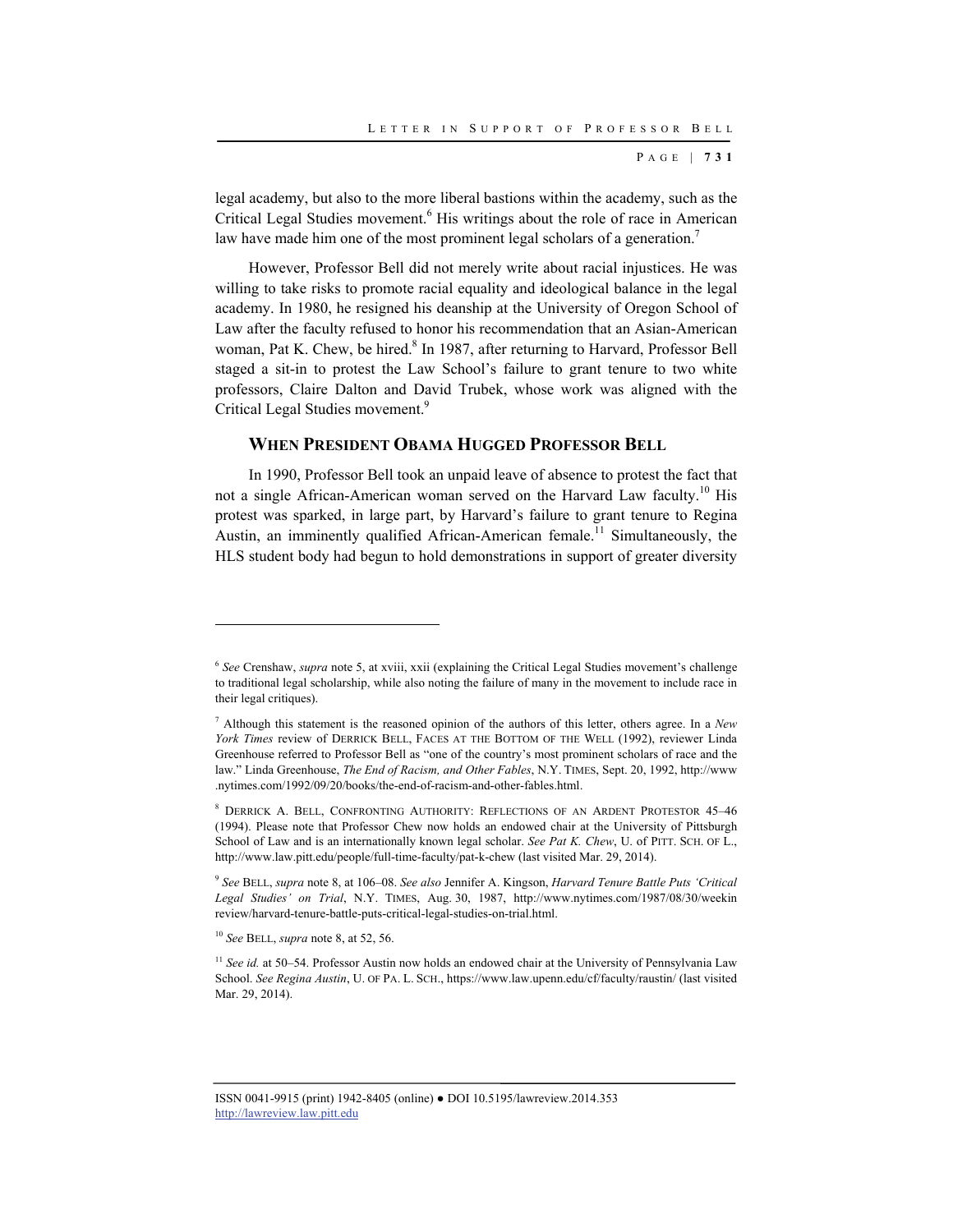P AGE | **732** | V O L . 7 5 | 2014

on the faculty.12 The students supported Professor Bell in his protest and held a rally that year as a show of that support.

At the 1990 demonstration, Barack Obama said the following while introducing Professor Bell:

I remember that the black law students had organized an orientation for the firstyear students. And one of the persons who spoke at that orientation was professor Bell. And I remember him sauntering up to the front and not giving us a lecture but engaging us in a conversation and speaking the truth and telling us the [inaudible] to learn at this place that I've carried with me ever since. Now how did this one man do all this? How has he accomplished all this? He hasn't done it simply by his good looks and easy charm. Although he has both in ample measure. He hasn't done it simply because of the excellence of his scholarship, although his scholarship has opened up new vistas and new horizons and changed the standards of what legal writing is about. Open up your hearts and minds to the words of Professor Derrick Bell.<sup>13</sup>

The two men then warmly hugged.<sup>14</sup>

#### **WHAT DID THE DETRACTORS SAY?**

Twenty-one years later, a video of the interaction between Professor Bell and the future president surfaced in conservative circles. Once the video was released, Professor Bell was viciously attacked in the conservative media as racist and radical. The first line of attack attempted to compare Professor Bell to the Reverend Jeremiah Wright, the allegedly radical minister of Trinity United Church of Christ, the Obama family's Chicago church.15 Wright became a significant problem for candidate Obama in the 2008 campaign because of allegedly unpatriotic and racially motivated remarks made in several of Wright's sermons.<sup>16</sup> An article on

<sup>12</sup> *See* BELL, *supra* note 8*,* at 57, 60.

<sup>13</sup> Dale W. Eisinger, *Obama Speech: President Praises Diversity Activist Derrick Bell at 1990 Harvard Protest [VIDEO] [TRANSCRIPT]*, INT'L BUS. TIMES (Mar. 7, 2012), http://www.ibtimes.com/obamaspeech-president-praises-diversity-activist-derrick-bell-1990-harvard-protest-video-transcript.

<sup>&</sup>lt;sup>14</sup> See id. (The video shows the embrace.).

<sup>&</sup>lt;sup>15</sup> For more information on Rev. Jeremiah Wright, see *Jeremiah Wright*, BILL MOYERS J. (Apr. 25, 2008), http://www.pbs.org/moyers/journal/04252008/profile.html.

<sup>16</sup> *See, e.g.*, Alex Mooney, *Controversial Minister off Obama's Campaign*, CNN (Mar. 15, 2008), http://edition.cnn.com/2008/POLITICS/03/14/obama.minister/index.html.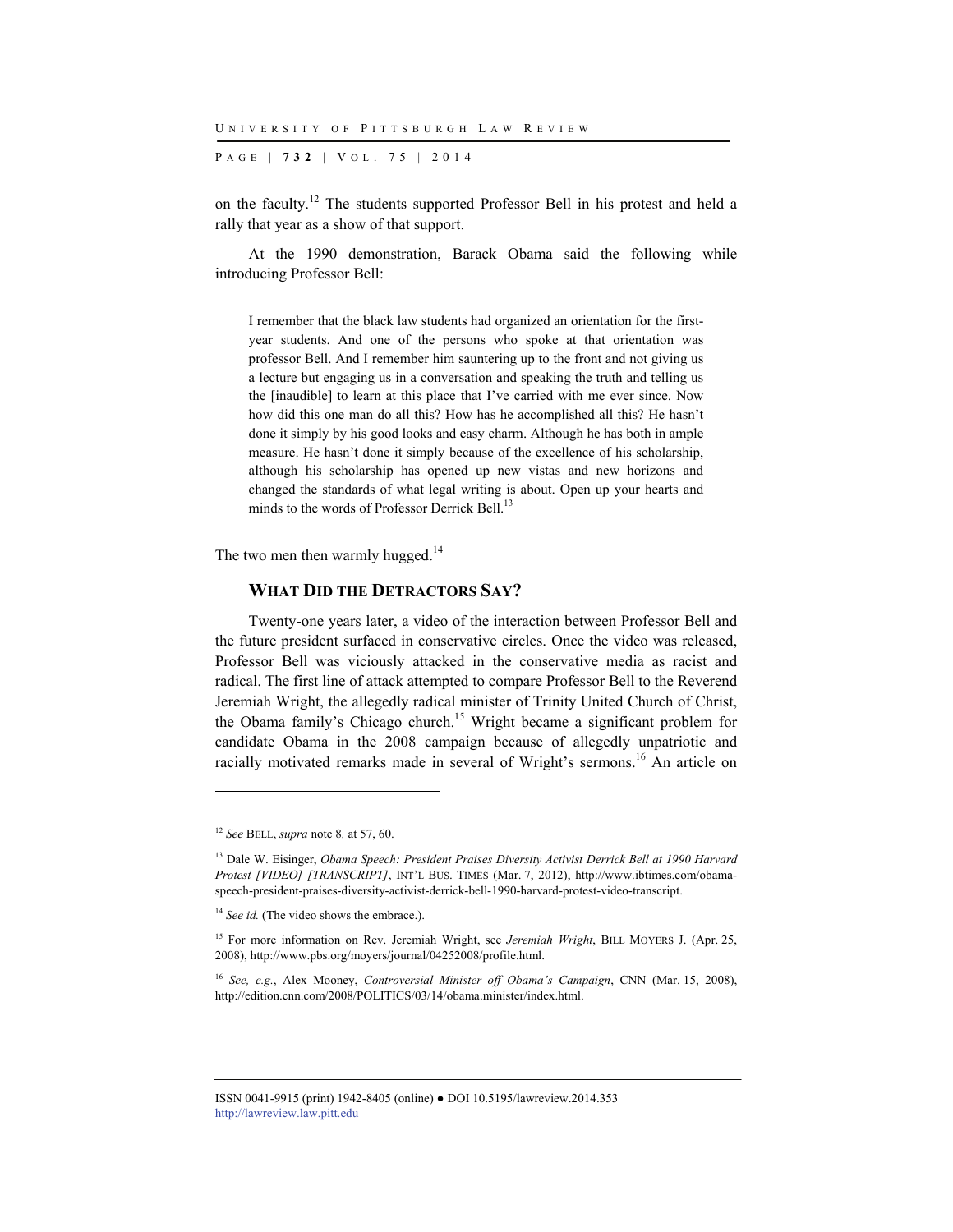*TheBlaze.com* described Professor Bell as a racial "radical" whose "perspective on the law was eerily similar to Jeremiah Wright's perspective on God and His relationship to America."17 On the March 6, 2012 episode of Fox News' *Hannity* program, *Breitbart.com*'s editor-in-chief described Professor Bell as the "Jeremiah Wright of academia."<sup>18</sup> Critics argued that Professor Bell was even worse than Rev. Wright because he had influenced Obama's intellectual development.<sup>19</sup>

The second attempted campaign alleged that Professor Bell was a racist. *Breitbart.com* posted an article stating that Professor Bell "espouse[d] racial ideas deeply at odds with American values" and was a person "who promoted a racially divisive America."20 On the March 8, 2012 broadcast of the *Hannity* program, former Alaska governor Sarah Palin opined that Professor Bell was a "radical college racist professor [sic]."21 Sean Hannity and others also derided Professor Bell as anti-Semitic for defending Louis Farrakhan.<sup>22</sup>

While Hannity, Palin, and others did their best to attack Professor Bell, his widow, Janet Dewart Bell, appeared on MSNBC's *The Ed Show* on March 12,  $2012<sup>23</sup>$  When asked about the accusations that her husband was a racist, she stated:

<sup>17</sup> Mytheos Holt, *Revealed: The Radical Racial Ideas of the Prof. Obama Raves About in New Harvard Video*, BLAZE (Mar. 7, 2012), http://www.theblaze.com/stories/2012/03/07/revealed-the-radical-racialideas-of-the-prof-obama-raves-about-in-new-harvard-video/.

<sup>&</sup>lt;sup>18</sup> Hannity Transcript: Exclusive: Breitbart.com Unveils Unedited Video of Obama and Radical *Professor*, FOX NEWS (Mar. 7, 2012), http://www.foxnews.com/on-air/hannity/2012/03/08/exclusivebreitbartcom-unveils-unedited-video-obama-and-radical-professor.

<sup>19</sup> *See* Ellen, *Hannity Still Using Discredited Derrick Bell Video To Attack Obama As a Racist*, NEWSHOUNDS (Mar. 13, 2012), http://www.newshounds.us/hannity\_still\_using\_discredited\_derrick\_ bell\_video\_to\_attack\_obama\_as\_a\_racist\_031132012. For an analysis of Barack Obama's 1994 seminar on race at the University of Chicago, see Stacey Marlise Gahagan & Alfred L. Brophy, *Reading Professor Obama: Race and the American Constitutional Tradition*, 75 U. PITT. L. REV. 495 (Spring 2014). The authors mention the attention given to the Obama-Bell relationship and conclude that Obama's "readings have no overt endorsement of Derrick Bell, Critical Race Theory ("CRT"), or Bell's Interest Convergence theory." *Id.* at 1.

<sup>20</sup> J. Christian Adams, *Obama's Beloved Law Professor: Derrick Bell*, BREITBART (Mar. 8, 2012), http://www.breitbart.com/Big-Government/2012/03/08/obamas-beloved-law-professor-derrick-bell.

<sup>21</sup> *Hannity Transcript: Palin: I Don't Know How Obama Can Sleep at Night With Maher's 'Dirty Money*,*'* FOX NEWS (Mar. 9, 2012), http://www.foxnews.com/on-air/hannity/2012/03/09/palin-i-dontknow-how-obama-can-sleep-night-mahers-dirty-money.

<sup>&</sup>lt;sup>22</sup> Hannity Transcript: The Words of Derrick Bell, FOX NEWS (Mar. 13, 2012), http://nation.foxnews .com/derrick-bell/2012/03/13/words-derrick-bell.

<sup>23</sup> *The Ed Show for Monday, March 12, 2012*, NBC NEWS (Mar. 12, 2012), http://www.nbcnews.com/ id/46720403/ns/msnbc-the\_ed\_show/t/ed-show-monday-march/.

ISSN 0041-9915 (print) 1942-8405 (online) ● DOI 10.5195/lawreview.2014.353 http://lawreview.law.pitt.edu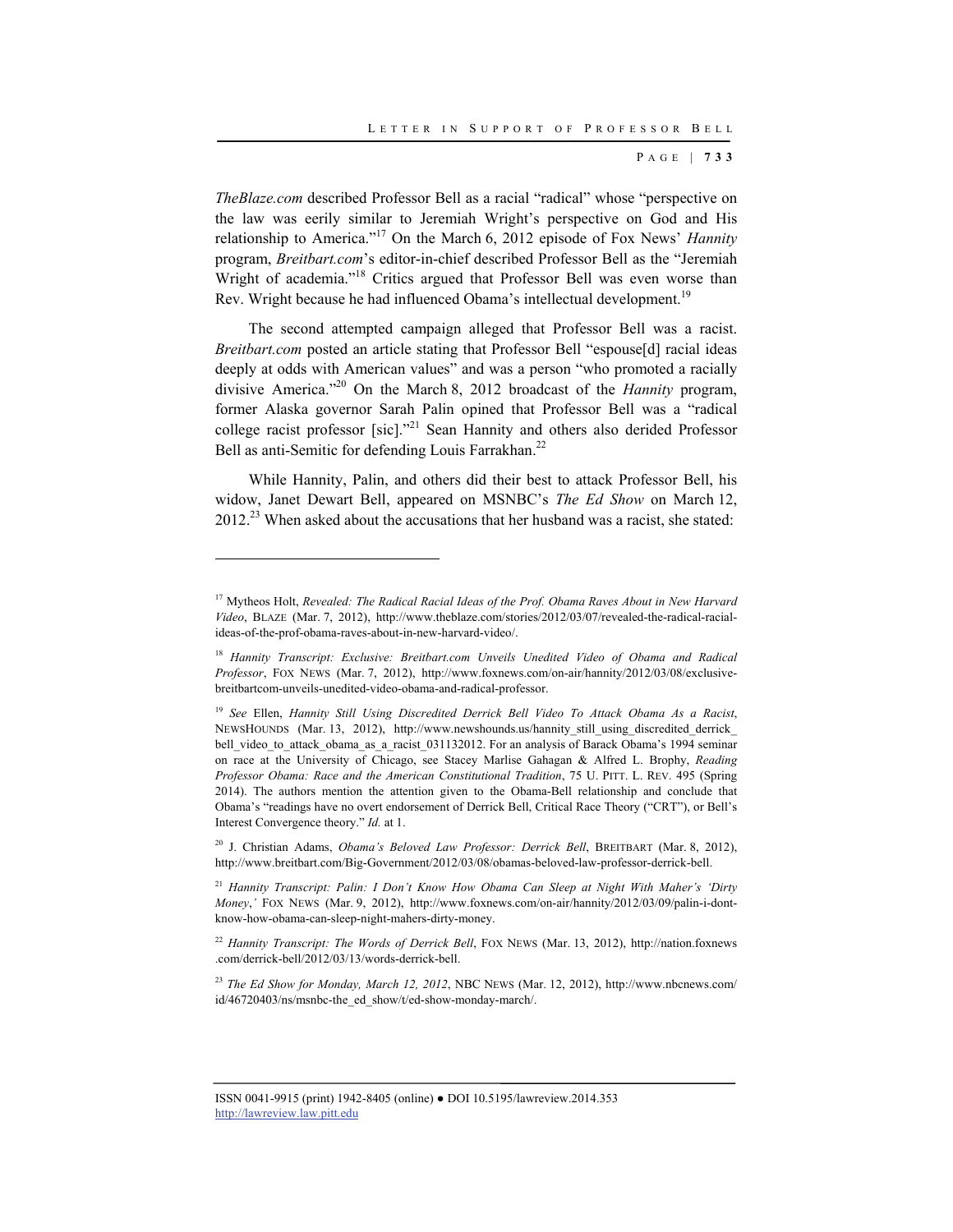P AGE | **734** | V O L . 7 5 | 2014

My husband was a war veteran. And he was a patriot. And what he tried to do is make this country stand up to the ideals that he believed in. He believed it with his whole heart. Derrick thought that the ideals of fair play, social justice, equality, opportunity, those are things that should be shared. Everybody should get a shot at the American dream. That is what Derrick Bell was about.<sup>24</sup>

Other persons and organizations also spoke in support of Professor Bell at this time.<sup>25</sup>

#### **WHY DID WE WRITE THE LETTER?**

We wrote the letter that follows to give voice to the outrage we felt when Professor Bell was singled out for vicious and spurious attacks. The reasons for the outrage are many, but begin with the fact that the right-wing allegations that Professor Bell was a racist were both completely unfounded and deeply disrespectful.<sup>26</sup> To be certain, Professor Bell wrote about racism. But Professor Bell, far from being a racist, did his utmost to dismantle America's remaining institutional, personal, and societal racism and to encourage others to do so. Although he acknowledged that the road would be difficult, and perhaps even impossible given the permanence of racism, he encouraged everyone to continue the struggle.27 Conservatives likely found little comfort in Professor Bell's frank scholarship. It's likely that they would have preferred a more hopeful message.

<sup>24</sup> *Id*.

<sup>&</sup>lt;sup>25</sup> Professor Charles Ogletree gave a radio interview on the *Alan Colmes Radio Show* to rebut the rightwing attacks. *See Charles Ogletree Sets the Record Straight on Derrick Bell*, LIBERALAND (Mar. 10, 2012), http://www.alan.com/2012/03/10/charles-ogletree-sets-the-record-straight-on-derrickbell/. (The transcript of this interview is not available.) Benjamin Jealous, then President of the NAACP, also voiced his objections by stating that if Hannity and others had spoken to Professor Bell, they would have seen "somebody of tremendous compassion, of tremendous intelligence and of tremendous patriotism." *NAACP Slams Fox News Attack on Obama for Praising, Hugging Pioneering Black Prof. Derrick Bell*, DEMOCRACY NOW! (Mar. 13, 2012), http://www.democracynow.org/2012/3/13/naacp\_ slams fox news attack on. The American Constitution Society's blog noted that Professor Bell was "no radical" and that Obama should be "proud of Bell and his work." Jeremy Leaming, *Conservative Pundits Strive to Tarnish Derrick Bell's Trailblazing Work to Advance Equality*, AMERICAN CONSTITUTION SOCIETY FOR LAW AND POLICY (Mar. 8, 2012), http://www.acslaw.org/acsblog/ conservative-pundits-strive-to-tarnish-derrick-bell's-trailblazing-work-to-advance-equality.

<sup>26</sup> *See, e.g.*, Ben Shapiro, *Critical Race Theory Explained*, BREITBART (Mar. 11, 2012), http:// www.breitbart.com/Big-Government/2012/03/11/What%20Is%20Critical%20Race%20Theory.

<sup>27</sup> *See* BELL, *supra* note 8, *passim*.

ISSN 0041-9915 (print) 1942-8405 (online) ● DOI 10.5195/lawreview.2014.353 http://lawreview.law.pitt.edu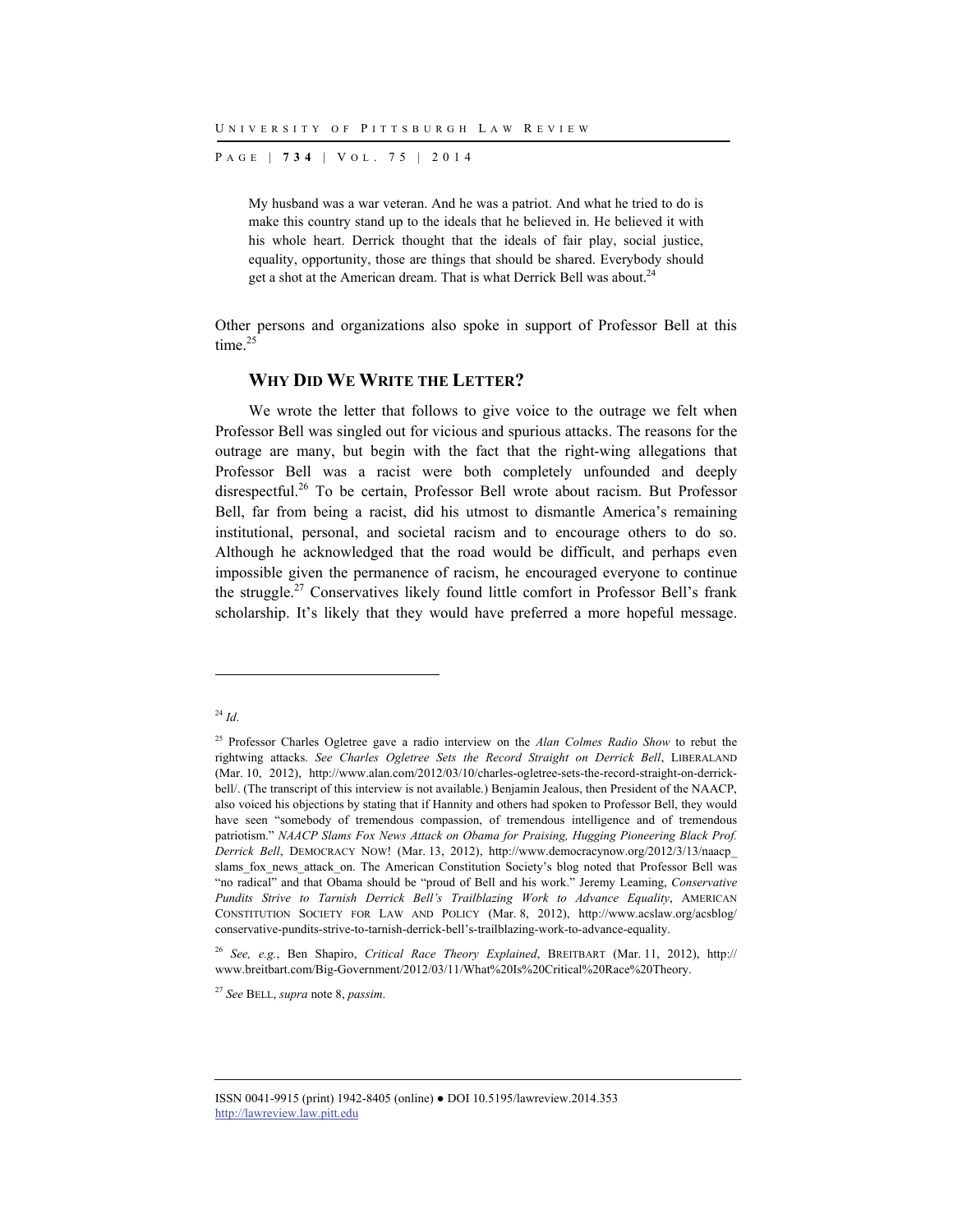However, calling a distinguished scholar a "racist" is not a fair response to this disappointment.

Second, our outrage stems from our respect for Professor Bell as a *person*. Those who knew him—even briefly—were able to share his gentle voice, warm chuckle, and genuine kindness. As a person who frequently confronted authority, Professor Bell was more than capable of handling ideological disagreements. However, the criticisms of Professor Bell offered by the right were so devoid of merit as to go beyond critique of the scholar, Professor Derrick A. Bell, Jr., and instead attack Derrick Bell, the husband, father, teacher, colleague, mentor, and friend. While ideological disagreements should always be welcomed, personal attacks should be given no quarter. This maxim is especially true when utterly specious attacks are made after a person has died and can no longer defend himself.

Finally, the conservative protests vilified the best part of Professor's Bell's legacy—his confrontation of authority. It is quite ironic that the "bombshell" video produced by the right was a video made during Professor Bell's protest against Harvard's refusal to hire any women of color for tenure-track positions. Through his many protests, Professor Bell taught us all several things. First, he taught us that the legal academy is inert when people of color, women of color, and critical voices are excluded. Second, he taught us that each of us can choose to confront authority, or we can acquiesce. Sometimes, it will not be enough to notice, complain about, or even write about an injustice. Sometimes, life requires that we take a stand. But finally, and best of all, Professor Bell reminded us that one person's actions can make a difference.

For these reasons and so many others, we wrote the letter that follows and over 300 professors signed the letter for similar reasons. We hope that the letter is a fitting tribute to one who risked so much—at great personal costs—to knock down barriers blocking the road to justice wherever he found them.

ISSN 0041-9915 (print) 1942-8405 (online) ● DOI 10.5195/lawreview.2014.353 http://lawreview.law.pitt.edu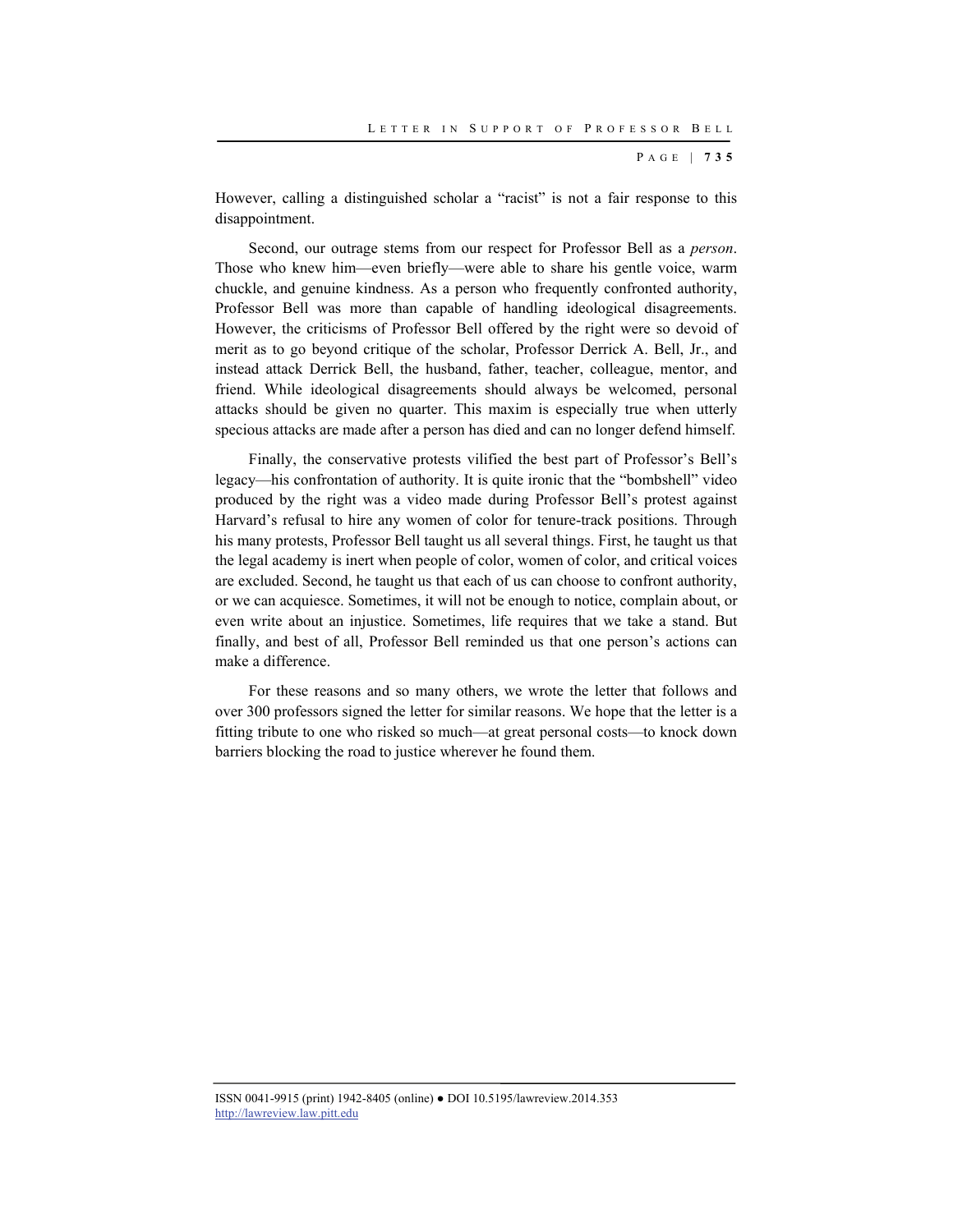P AGE | **736** | V O L . 7 5 | 2014

*[The following is a republication of the open letter written by Professor Butler et al., in support of Professor Derrick Bell. The full list of signatories, too numerous to include here, can be found at: http://www.acslaw.org/acsblog/all/open-letter— Eds.]* 

#### **An Open Letter from Law Professors and Lawyers in Support of Professor Derrick Bell**

As lawyers and law professors whose work and lives have been enriched by the late Professor Derrick A. Bell, Jr., we add our voices to the many who have paid tribute to him since his passing in October 2011.

Professor Bell's contributions as a civil rights attorney, prolific legal scholar, and dedicated teacher have been noted in memorials held across the country. Born in 1930, Derrick Bell was the first in his family to attend college. After serving in the U.S. Air Force, he graduated from the University of Pittsburgh law school, where he was the only African-American student in his class and was elected as an associate editor-in-chief of the Law Review.

Throughout his career, Professor Bell labored to break race and gender barriers that remain pervasive in American society. In the late 1950's, Derrick Bell became one of the few Black attorneys at the Civil Rights Division of the Department of Justice, but was forced out because he refused to give up his membership in the National Association for the Advancement of Colored People (NAACP). He was later hired by Thurgood Marshall and spent six years with the NAACP Legal Defense and Educational Fund, overseeing hundreds of desegregation cases.

In 1969, Derrick Bell was hired by Harvard Law School and in 1971 he became Harvard's first tenured Black law professor. As one of the first Black deans of a U.S. law school, from 1980–1986 he served as Dean of the University of Oregon Law School, a position from which he resigned because the faculty refused to hire an Asian-American woman. Upon returning to Harvard Law School, Professor Bell supported the student protests over the law school's lack of African-American women faculty, eventually leaving Harvard for that reason. His dignified protest and personal sacrifice made the need to integrate legal education a national issue and changed the face of the legal academy and the law school classroom to include people of color. For the next two decades, until his death, he continued to write and teach at New York University School of Law.

Professor Bell was passionate and creative in the classroom, an energetic and devoted teacher and mentor through the last weeks of his life. As New York University School of Law Dean Richard Revesz wrote in his recent tribute, "Derrick instilled in his students a deep sense of professional and ethical responsibility and encouraged them to confront complex issues of race and

ISSN 0041-9915 (print) 1942-8405 (online) ● DOI 10.5195/lawreview.2014.353 http://lawreview.law.pitt.edu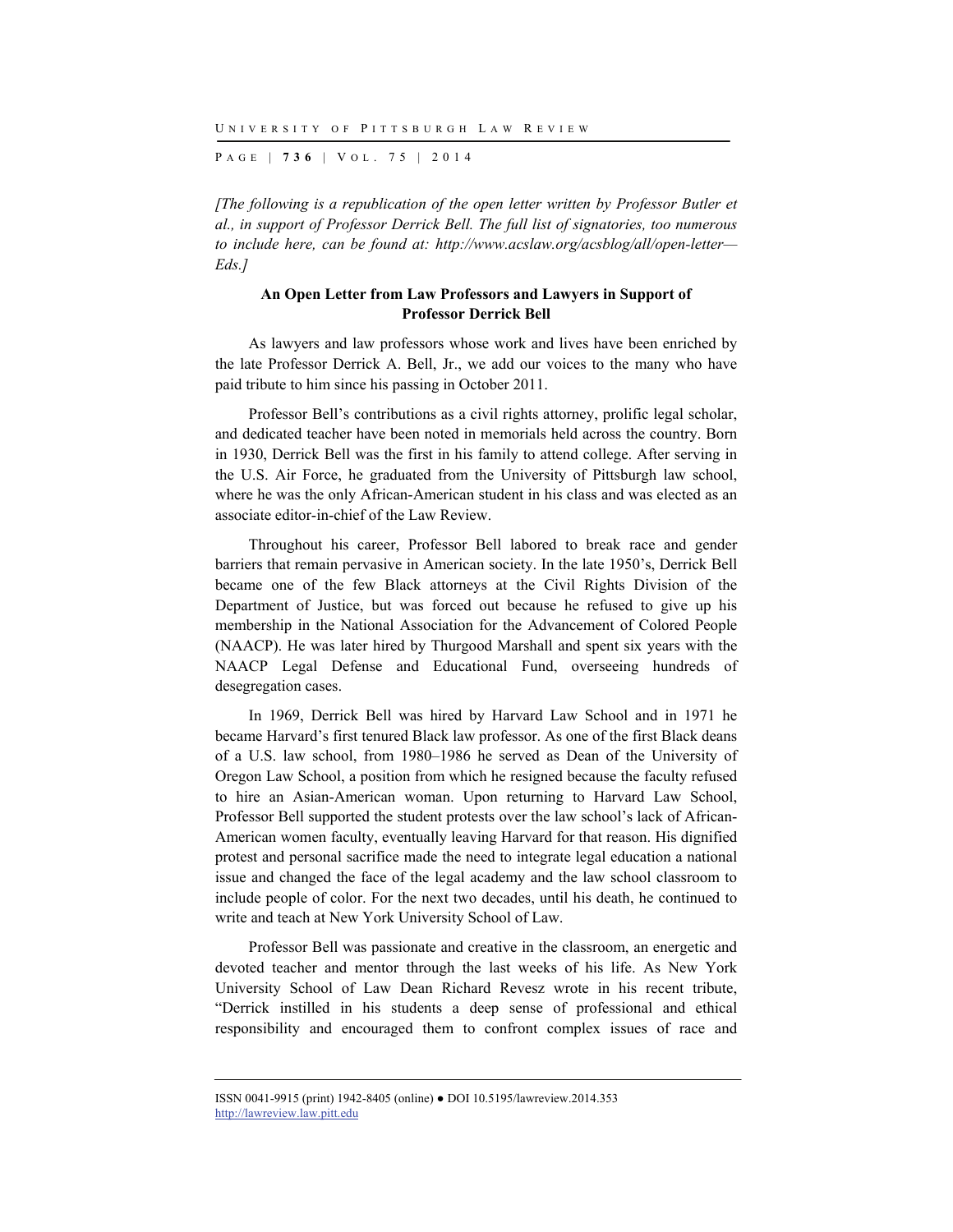difference." Professor Bell authored Race, Racism and American Law, a popular law school textbook now in its sixth edition, and many other groundbreaking books and articles. His unflinching articulation of the intertwining of race and law in American history—as well as his recognition of the importance of incorporating lived experience into legal scholarship—laid the foundation for the now widely taught subject of critical race theory. His creative use of narratives, such as his allegories, created opportunities for the cultivation of dissent through the airing and sharing of differing experiences and views.

Professor Bell was an advocate for women's rights, gay rights, and disability rights long before these were popular causes. Most notably, perhaps, Professor Bell did all of this with great love. He was a gentle, soft-spoken, deeply spiritual man who showed us that we retain our humanity through our relationships with each other, even those with whom we disagree. He not only stood on principle and spoke the truth as he saw it, but encouraged everyone to speak his or her truth. And he would support and defend those who were attacked for acting with the courage of their convictions. Professor Bell was also a committed family man—a devoted husband and proud father of three sons. He mentored and embraced hundreds of others, from all walks of life.

In his honor, we too act on the courage of our convictions. We invite lawyers and law professors throughout the nation to sign this Open Letter in support of Professor Bell's legacy as a highly respected colleague, advocate and mentor. We disavow any efforts to discredit Professor Bell, to malign his character, or to mischaracterize his contributions. We recognize Derrick Bell as a great champion of equality for all Americans. We honor his legacy and the example he provided of a life fully and courageously lived.

Our signatures below express solidarity with an eminent scholar who advanced legal thinking, teaching and advocacy. We encourage those who read this letter to continue Professor Bell's quest for social justice and equality. To learn more about our remarkable colleague, to read additional tributes, and to support his family's request to endow the Derrick Bell Lecture Series on Race in American Society at New York University School of Law, please visit www.professor derrickbell.com.

Signed by:

Lisa Boykin, Esq.

Cheryl Nelson Butler, SMU Dedman School of Law

Kathleen Neal Cleaver, Emory University School of Law

Sherrilyn Ifill, University of Maryland School of Law

Suzette M. Malveaux, Catholic University, Columbus School of Law

ISSN 0041-9915 (print) 1942-8405 (online) ● DOI 10.5195/lawreview.2014.353 http://lawreview.law.pitt.edu